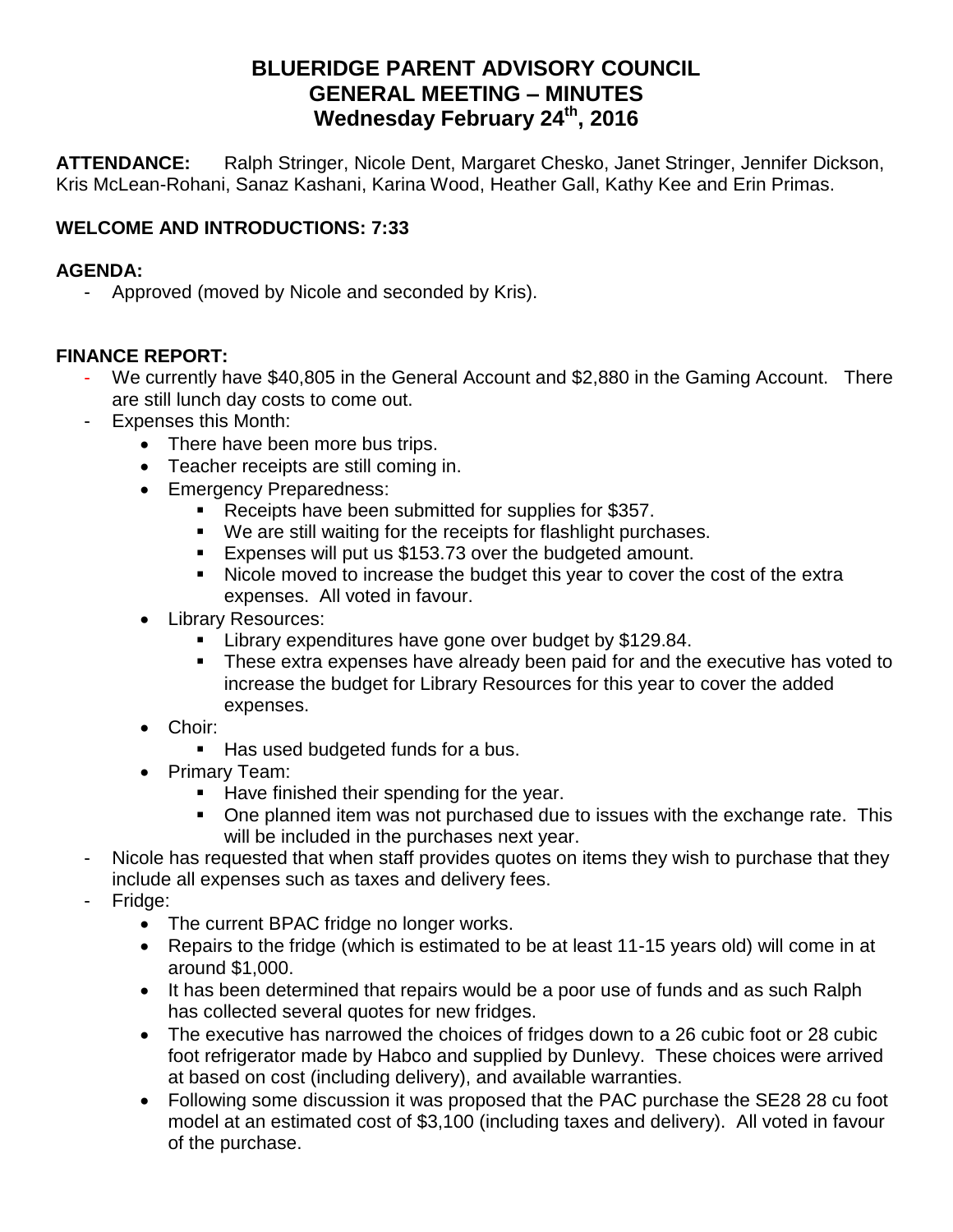• Ralph will put the order in tomorrow with an expected delivery time of 7 days.

## **UPDATES:**

- Hot Lunch:
	- Nothing new to report.
	- Hot lunch delivery has not been affected by the demise of the fridge.
- Popcorn:
	- Popping will resume after spring break, although Ralph may start up again the week before the break.

## **NEW BUSINESS UPDATES:**

- Movie Night:
	- Grade 1 allocated event which will take place on February  $26<sup>th</sup>$ .
	- 50 families have ordered pizza with \$600 in sales (projected profit of \$112).
	- They will run a 50/50 draw with Ralph handling the paperwork.
	- Concession food and popcorn are all ready.
	- A reminder will be sent out with regard to bringing cash for concession purchases and the 50/50 draw and also to suggest that attendees may not wish to bring pillows and blankets given the current school-wide issue with lice.
- Spell-a-thon:
	- Nicole and Kathy have settled on dates, with word lists provided by teachers by March 9<sup>th</sup>, lists and letters going out to the children/families after spring break and the tests being administered between April 18<sup>th</sup>-21<sup>st</sup>.
	- Nicole has prepared letters which for parents and the staff to explain the process.
	- The two divisions (one primary and one intermediate) which raise the most money will be awarded a popcorn party.
	- As always, student participation is voluntary.
- EduPac:
	- Teachers need to look at the lists and finalize.
	- We will look more closely at the comfort kits that EduPac sells and see if they are compatible with our needs.
- **Emergency Preparedness:** 
	- The committee has inventoried the field container, replaced the water and given away the food which had passed the acceptable use date according to the CSA.
	- They have inventoried the grab and go kits and replenished the supplies.
	- They have switched out last year's comfort kits for updated ones.
	- Still waiting for flashlights (wind up ones), which will be placed in all of the grab and go kits as well as the field container.
	- May look at organizing a speaker to present Emergency Preparedness information to the Family of Schools next year.
- Eco Kids Club:
	- Started up again today.
	- Will be running every Wednesday.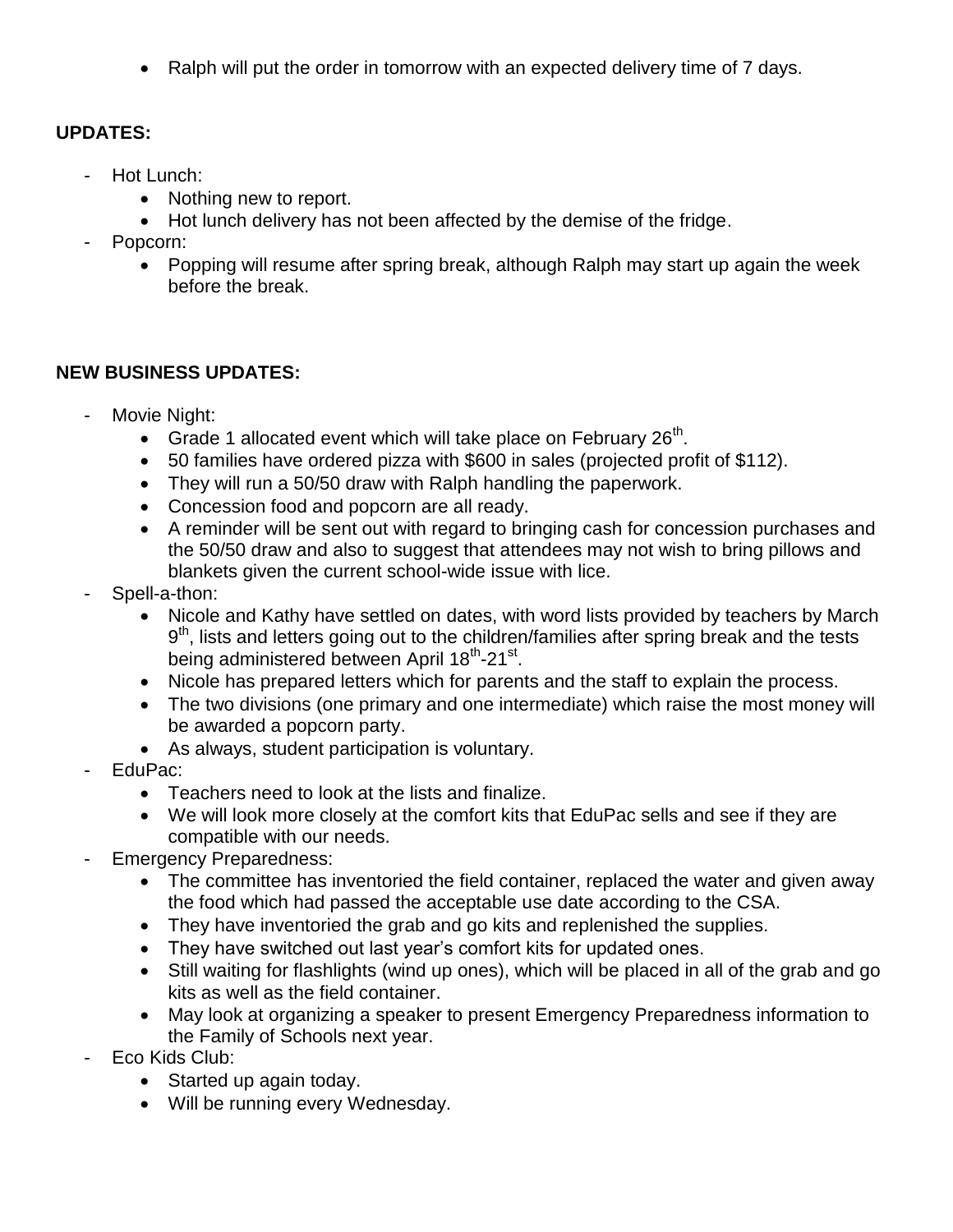### **FAMILY OF SCHOOLS UPDATES:**

Meeting took place February 12<sup>th</sup>.

- Dorothy Lynas:
	- Have had both Jessie Miller and Saleema Noon present.
	- Have another speaker coming to present "You're not the boss of me".
	- Parking continues to be a huge issue.
- Windsor:
	- Still under construction.
	- The music department has completed their tour.
	- Will be having a Cabaret Night put on by the music program.
	- Will be having and Entertainment Night on February  $25^{\text{th}}$ .
- Seymour Heights:
	- Are concerned with how safety information is conveyed to their families and communities (specifically regarding cougar sightings).
- The FOS has produced a letter outlining the reasons for the formation of the FOS (reasons behind the organization, purpose, etc.). This document will be made available for anyone who wishes to read it.

#### **DPAC:**

- Meeting is same night as BPAC.

### **CORRESPONDENCE:**

- Blueridge Community Association:
	- Through email exchanges the BCA expressed an interest in co hosting an evening with the BPAC to discuss the future of the lands occupied by the school.
	- The BPAC has determined that they do not wish to take part in this event but will notify the school community of the content and date (April  $4<sup>th</sup>$ ).

### **PRINCIPAL/VP REPORT:**

- 1. Extra Curricular
	- Volleyball season has wrapped up thank you to all the volunteer coaches
	- Intermediate Music Festival Tuesday March 1 10-3:00 Choir (performing around 10:45) and in the afternoon, Gr. 4-7 12:30-3:00 (session starts at 1:00)
	- Strings Festival Thursday March 3 12:45-2:00 with Lucy Chang

- Band Festival – Friday March 4 12:45-2:30 Continuing Band only. Ms. Ross will be on the bus with students.

- Staff are going to start talking about Track and Field at our next staff meeting
- 2. Testing and Data
	- FSAs Grade 4 and 7 tests are completed and results will be sent home at the end of March
	- Kindergarten students have done the TOPA test and K Numeracy
- 3. School Plan
	- PAC members Jennifer Bigwood, Jennifer Dickson, Heather Gall
	- Staff Ms. Primas, Ms. Kee, Mrs. Denny and Ms. O'Brien
	- Thank you to parents for contributing to the Vibrant Learning Community questions

- Next question: what can we do better or add to our school community to make it the best school we can be?